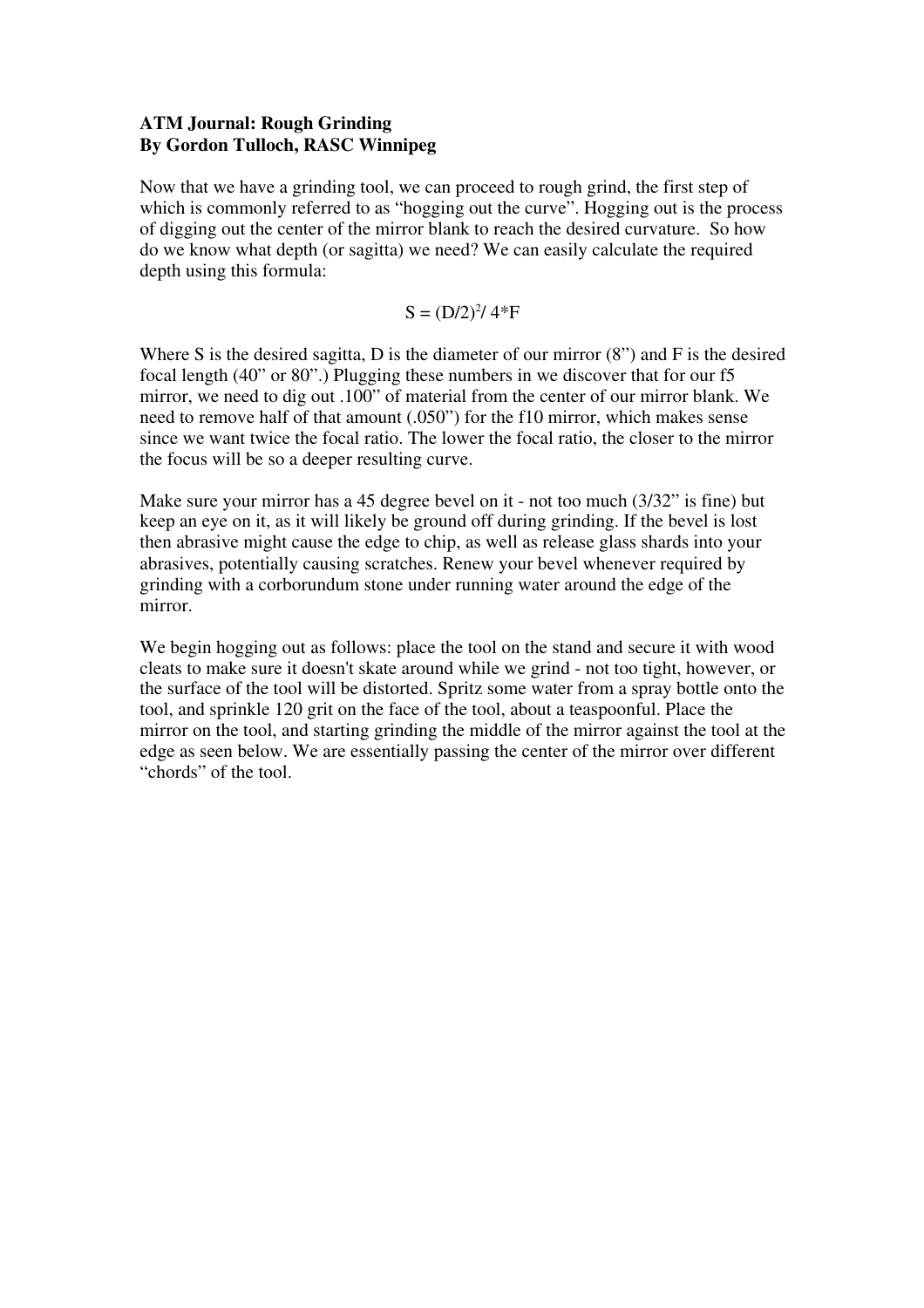Applying lots of pressure, grind the mirror back and forth 5-8 times (remember, randomness is our friend) then rotate the mirror about about an eighth of a turn (more or less) and take a step around the stand. Let the mirror overhang as much as possible without it tipping over the edge if the tool. Repeat until the sound of the crunching grit goes away. The abrasive will break down quite quickly at this point. Rinse off the mirror in a bucket and wipe down the face of the tool with a sponge, then repeat. Each charge of grit is called a "wet".



When you look at the mirror, you'll see the center getting scratched and pitted. This is exactly what we want. After 5 or so wets, get a straight edge and an automotive feeler gage (or some other known thickness) and test your sagitta. The feeler gages adding up to 75% of your desired sagitta should not be able to pass under the ruler - if they can, you're done with hogging out. You will continue to hog out your curve until you're 75% of the way to your sagitta, then change strokes so we can generate matching spherical surfaces between mirror and tool. This might take 20 wets or more.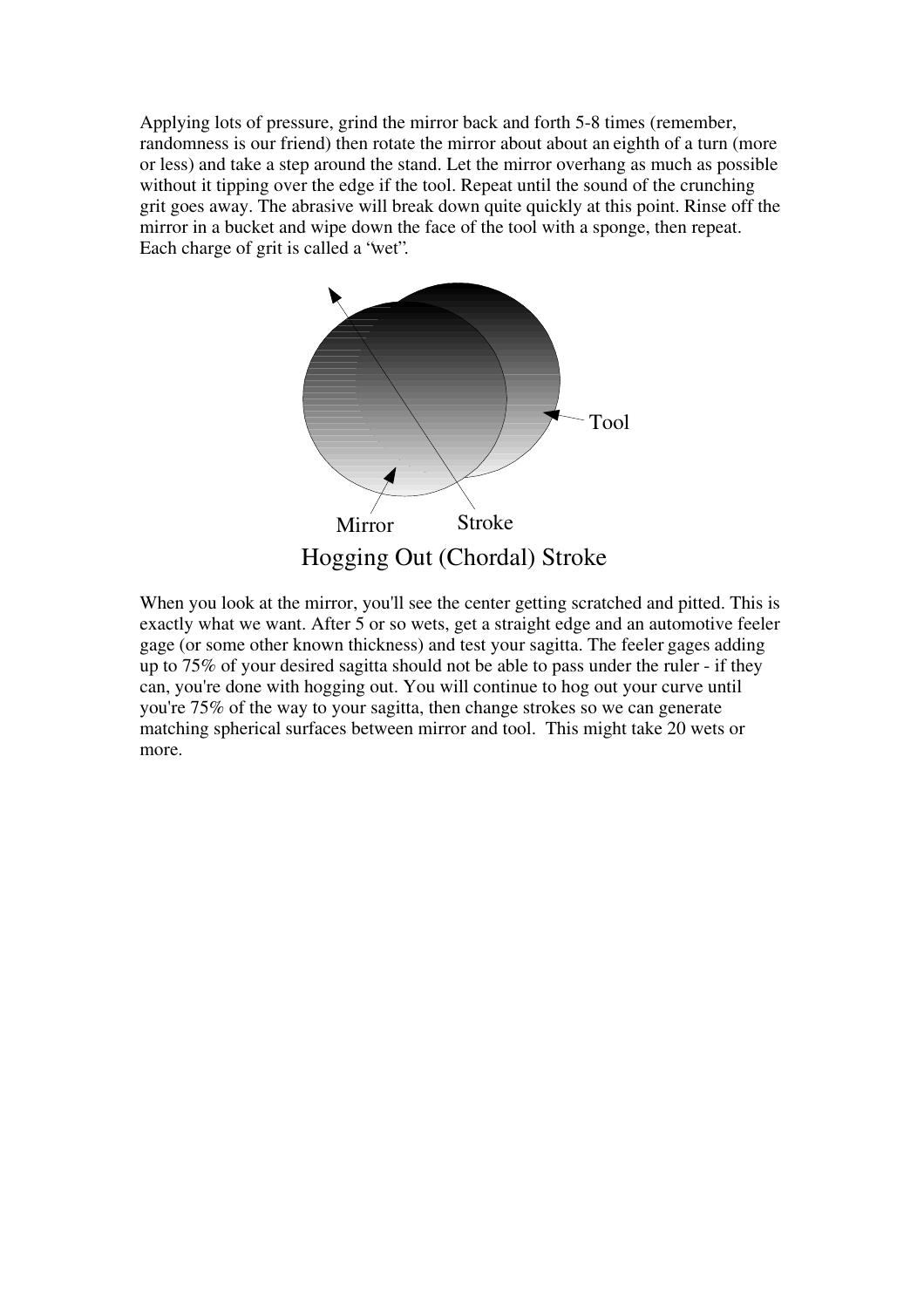The new stroke is a center on center stroke where the mirror begins  $1/2$  it's diameter offset from the tool, and the stroke is made to have the center of the mirror pass over the center of the tool, ending with 1/2 diameter of the mirror hang off the end of the tool and coming back the same way. Pressure is not required, the weight of the mirror and the grinder's hands is sufficient.



This stroke is intended to bring the tool and mirror into matching spherical shapes while grinding down the rest of the mirror to match the depth of the center you hogged out earlier. You will continue this stroke until the mirror and tool are complimentary spheres and the mirror has reached the right sagitta as we calculated earlier. As before, every 6 or so strokes (randomly varying) step around the mirror stand and rotate the tool the opposite direction. This will create a nice figure of revolution and avoid astigmatism, where the mirror has a different figure at different places.

I note that all is not lost if you exceed the sagitta! Simply reverse the mirror and tool and grind TOT (tool on top) which will reduce the sagitta of the mirror. In this way we can adjust the sagitta and thus the focal length of the telescope very accurately.

To test the sphere being developed by the mirror and tool, you can use a Sharpie test. Buy a few Sharpie pens since you do not want to use the same pen when you're grinding with large abrasives as you do with small abrasives because a large particle of grit will make a terrible scratch on the surface of your mirror in later stages! Thats why you need different sponges for different grits - we must be fanatical about not contaminating our work area with larger grits when we more to finer grits as one particle of rough grit will ruin potentially hours of work. You might want to keep separate Sharpies in envelopes marked with the grade of grit to ensure they stay separate, or mark the pens themselves.

Using the Sharpie, mark an  $X$  on each of the tiles on your tool. If you're using some material other than BVC (which is, of course, black and thus makes it difficult to see